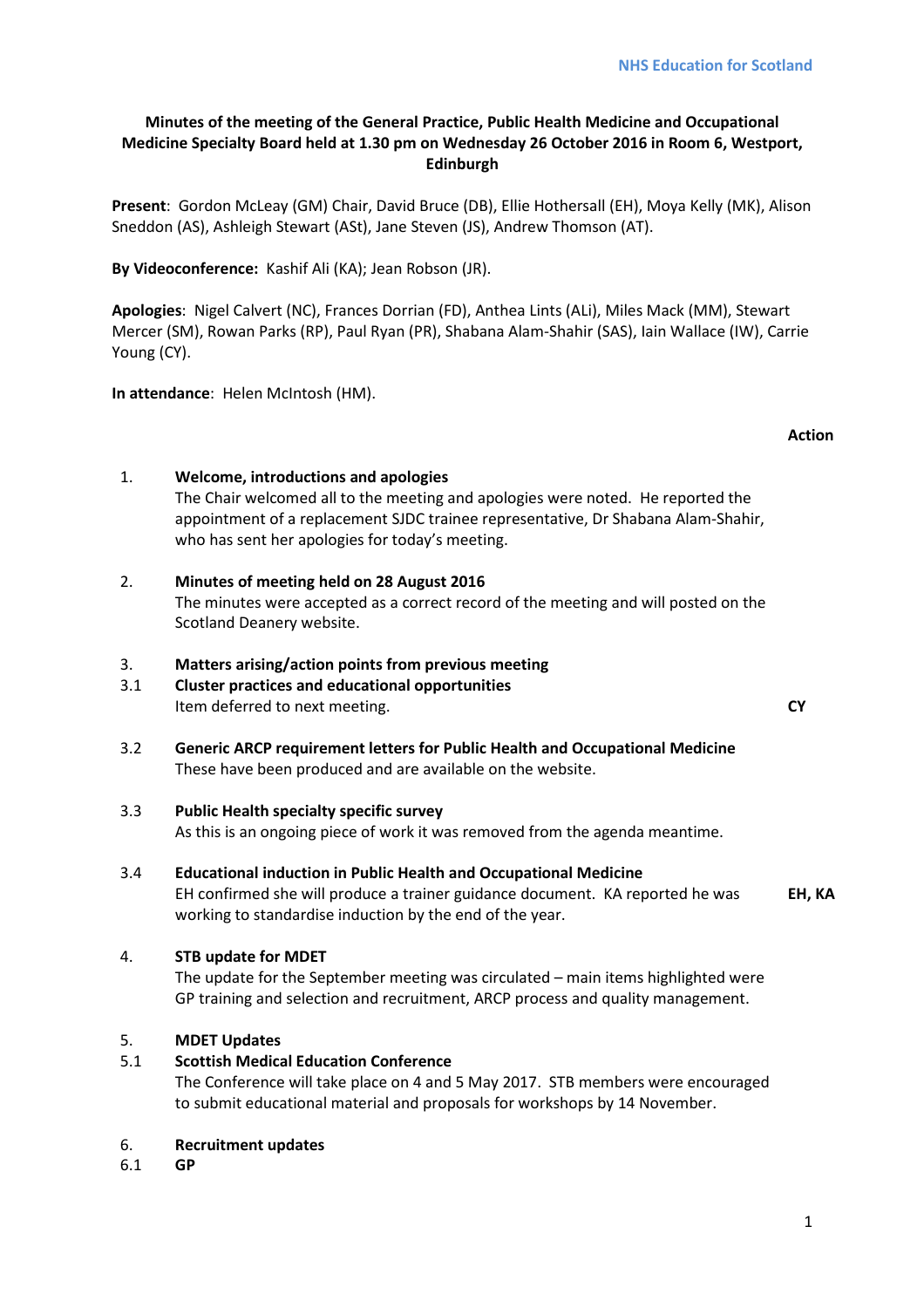One hundred new posts were identified for recruitment in February 2017 and 37 filled. Some trainees offered posts were seeking deferral and a small number will reduce their training by 6 months due to previous experience. Work is now underway to place people appropriately. Half of the posts were eligible for incentivised payments and 15 people took these up. Some areas have received better fill due to the enhancements however in general people tended to select programme by geography. It was unclear whether the enhancements would continue.

GP is still not seen as an attractive career option and the UK also had a supply problem with fewer home grown students. Four year programmes were less popular and in harder to fill areas did not fill as well as other 4- year programmes. In reducing 4 year programmes to 3 years, time in hospital will be reduced but not time in GP. GM said that while work has been done on why trainees chose 3 or 4 year programmes there has been no survey/information gathering to determine whether trainees at the end of 3 year programmes felt they needed more time.

AT shared JR's concerns on the move from 4 to 3 year programmes but conceded the longer programmes were not attractive. Trainees did not need more time in hospital but in practice and this was what 4-year training should include. He agreed it would be useful to have robust data at the end of the 3-year programmes as he felt people may be competent but not confident. GM acknowledged the issues but stressed the need to move forward on practicalities given that the go ahead had been given to increase capacity in GP training. He confirmed that the unfilled GP 100 posts can be added to existing numbers hence numbers will increase for August 2017. Some 4 year programmes will continue for the next few years as part of the transition.

GM also noted the proposed change to the requirement to demonstrate Foundation competency – applicants who are already in specialty training will not have to demonstrate this again. English language eligibility requirements are now more generic and applicants have to meet GMC standards. Those who score well in the stage 2 test can still by pass the selection centre. It has also been agreed that applicants from other specialties will be able to carry forward their Stage 2 machine markable score for GP and if they fail to get in through Round 1 or Round 1 readvert, they would not have to resit for Round 2.

### 6.1.2 **GP 100 New Training Posts**

MK reported they were working to finalise the detail of the February starts. Unfilled posts will go into August recruitment for 3 year programmes and meetings are due to be held with Health Board representatives to ensure more community facing posts. Overall in the UK numbers for Round 2 were up however this included a large number of applications for London (5 vacancies and 108 applications received). They have not analysed the results but it was unlikely there were many reapplications. Lay assessors will be approached centrally re training for recruitment.

### 6.3 **Public Health**

They will recruit to 4 posts (possibly a fifth) – one each in Ayrshire and Arran, Forth Valley, Fife and Grampian for an August start. Recruitment will be national and held in Loughborough.

### 6.4 **Occupational Medicine**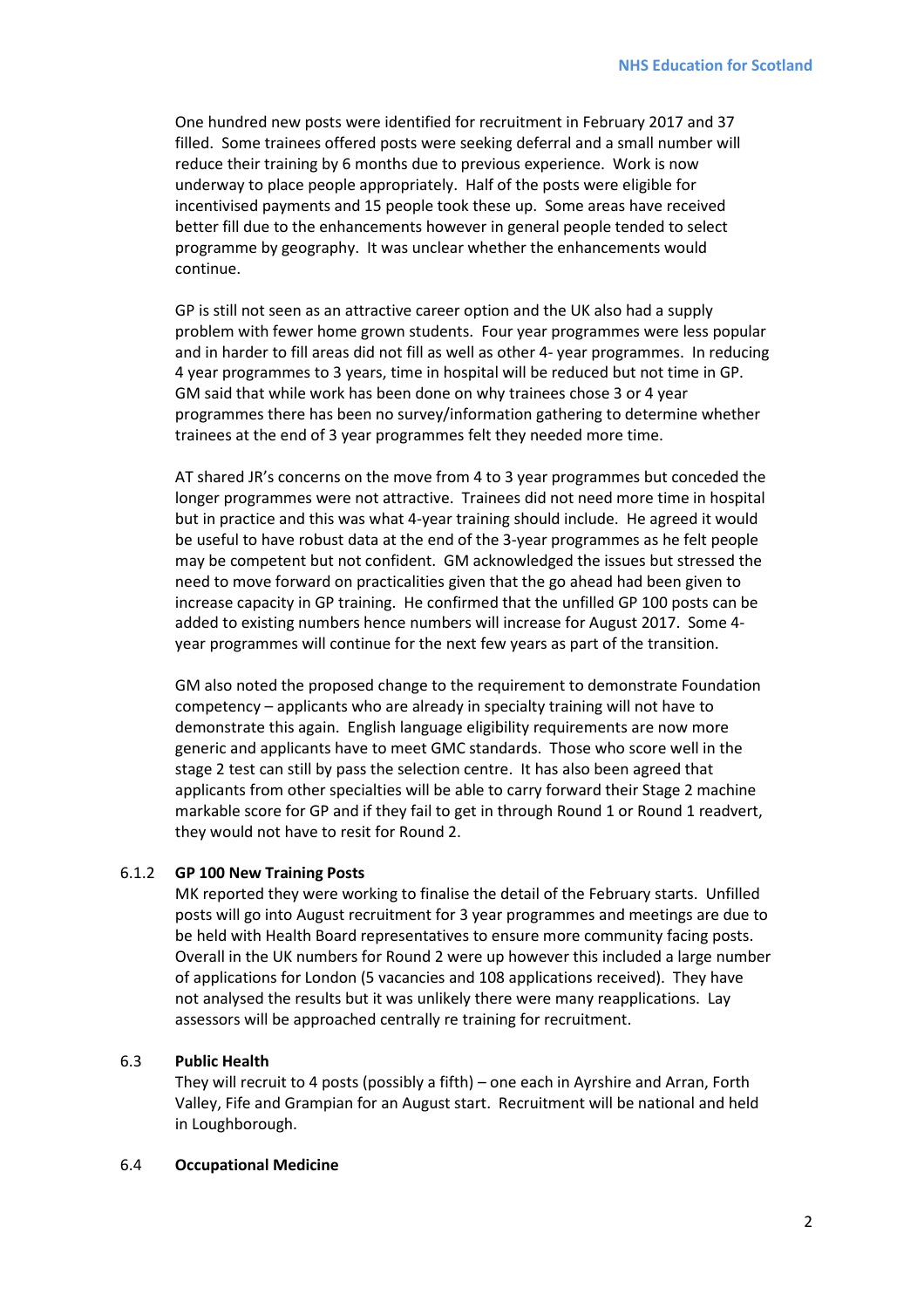There were 4 vacancies and distribution will be discussed next month. Noted there was an insufficient number of Educational Supervisors. The process of national recruitment has been an issue as little information was made available for candidates. The specialty was considering how to increase its attractiveness and to raise awareness and highlight opportunities.

### 7. **Shape of Training Review**

MK reported this continues. The UK Shape of Training Group was engaged in liaising with Colleges and has already met RCGP representatives.

# 8. **Directorate Workstreams**

### 8.1 **Training Management**

Consensus on processes continues to be sought across Scotland. Clare McKenzie Chairs a group looking at Study Leave and the GP group has also reported. Clare McKenzie was also working on Career Management although this was at an early stage. An APGD Day will be held on Friday 28 October and will discuss ARCPs/ PSU/ Quality and the GMC visit (Alastair McLellan will attend the event). Also noted the GMC was undertaking a specialty review of GP and will visit Glasgow South in November – preparations are underway.

### 8.2 **Quality**

### 8.2.1 **Scotland Deanery Annual Quality Report**

The report was available on the Scotland Deanery website. The report highlighted all work taking place, regionally, in specialties and by QRPs and the process of quality management and the volume of activity. As a second report will not be available at the time of the GMC visit this will form the basis of information presented.

### 8.3 **Professional Development**

### 8.3.1 **Returner Report**

The report tabled summarised Returner and Enhanced Induction as at July this year. England was seeking to make its Returner programme more attractive and easier for people to enter and was looking to borrow some ideas from Scotland. England did not currently pay returners nor their defence fees. England was also, like Scotland, creating Case Manager posts to assist those returning. Returner numbers were small but proving successful for those involved. It had been thought that those interested in returning would be at an early/mid-point of their careers but in fact the scheme was attracting people who had retired early and wanted to come back. The aim is to continue to try and attract a mid-age range group.

# 9. **Specialty updates**

### 9.1 **GP**

MK highlighted:

- East was piloting Quality Management OOH and also looking to do this in West. Clinical supervision in OOHs in Scotland tended to be provided by a Supervising Clinician.
- Fellowship feedback this was positive and showed that many were keen to stay in their area of interest once they had finished.
- TPDs and practices access and use of STS data.

# 9.2 **Public Health**

### 9.2.1 **Public Health Heads of School Meeting**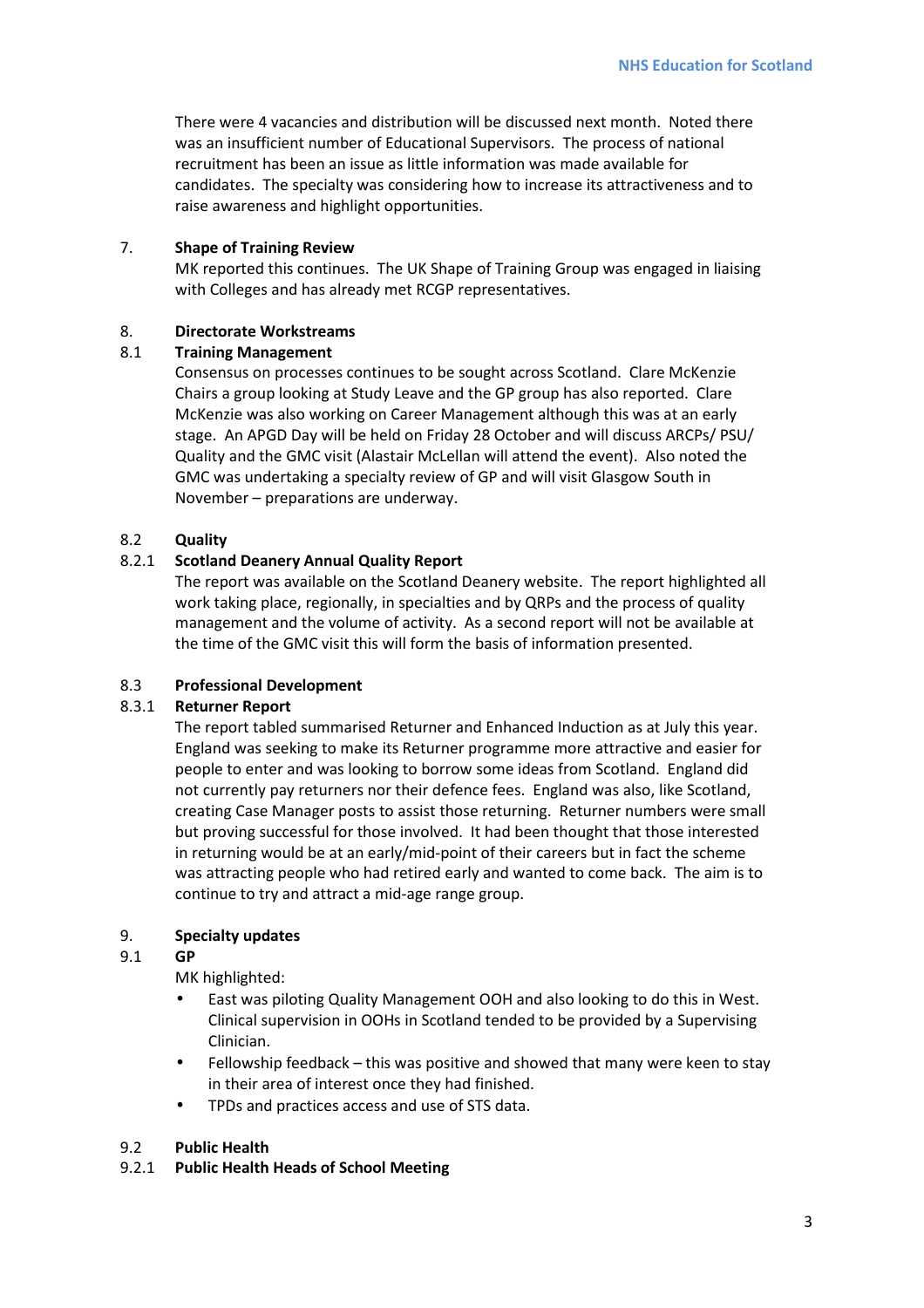The minutes were received for information.

### 9.2.2 **Improving the Health of the Public**

The report was received for information.

### 9.2.3 **Faculty of Public Health Examination Changes**

Trainees sit Part 1 of the exam 12 months after they begin training. This was reviewed by the GMC last year. A number of recommendations were made and negotiations have been taking place. The exam will not change but the format for standard setting will and trainees will be allowed to 'bank' scores. Pass marks will be set for each exam and although this may initially be perceived negatively, EH felt this was a step in the right direction. Exams will also be standardised. Trainees will be reassured that changes will result in greater fairness.

ST3 recruitment in the UK generally was not successful as trainees preferred to enter at ST1. ST3 posts will continue to be offered but if unfilled will be offered at ST1. EH felt it unlikely ST3 appointments will continue in the longer term.

EH noted Public Health's wish to increase awareness of the specialty among young people. She felt this could be accomplished by medical students visiting schools to speak about the specialty. However, most universities do not provide Public Health experience for students unlike Dundee University where she is the lead for years 1-3 undergraduate medical students.

### 9.3 **Occupational Medicine**

The national training programme will hold its first meeting in February at Rolls Royce in Renfrew. It was hoped all trainees and trainers will attend and the meeting will continue quarterly. KA is due to attend UK National School and local meetings and will report discussion to the group. **KA** 

- 10. **Lead Dean/Director update**
- 11. **Service update**
- 12 **DME update**
- 13. **BMA update**
- 14. **Lay representative update**
- 15. **RCGP update**
- 16. **Trainee update**
- 17. **AOCB** No other business was raised.

### 18. **Date of next meeting**

The next meeting will take place at 1.30 pm on Wednesday 14 December 2016 in Room 5, Westport, Edinburgh.

### **Actions arising from the meeting**

| Item no | Item name                          | <b>Action</b>             | Who |
|---------|------------------------------------|---------------------------|-----|
|         | Matters arising/action points from |                           |     |
|         | previous meeting                   |                           |     |
|         |                                    | Deferred to next meeting. | ٢v  |